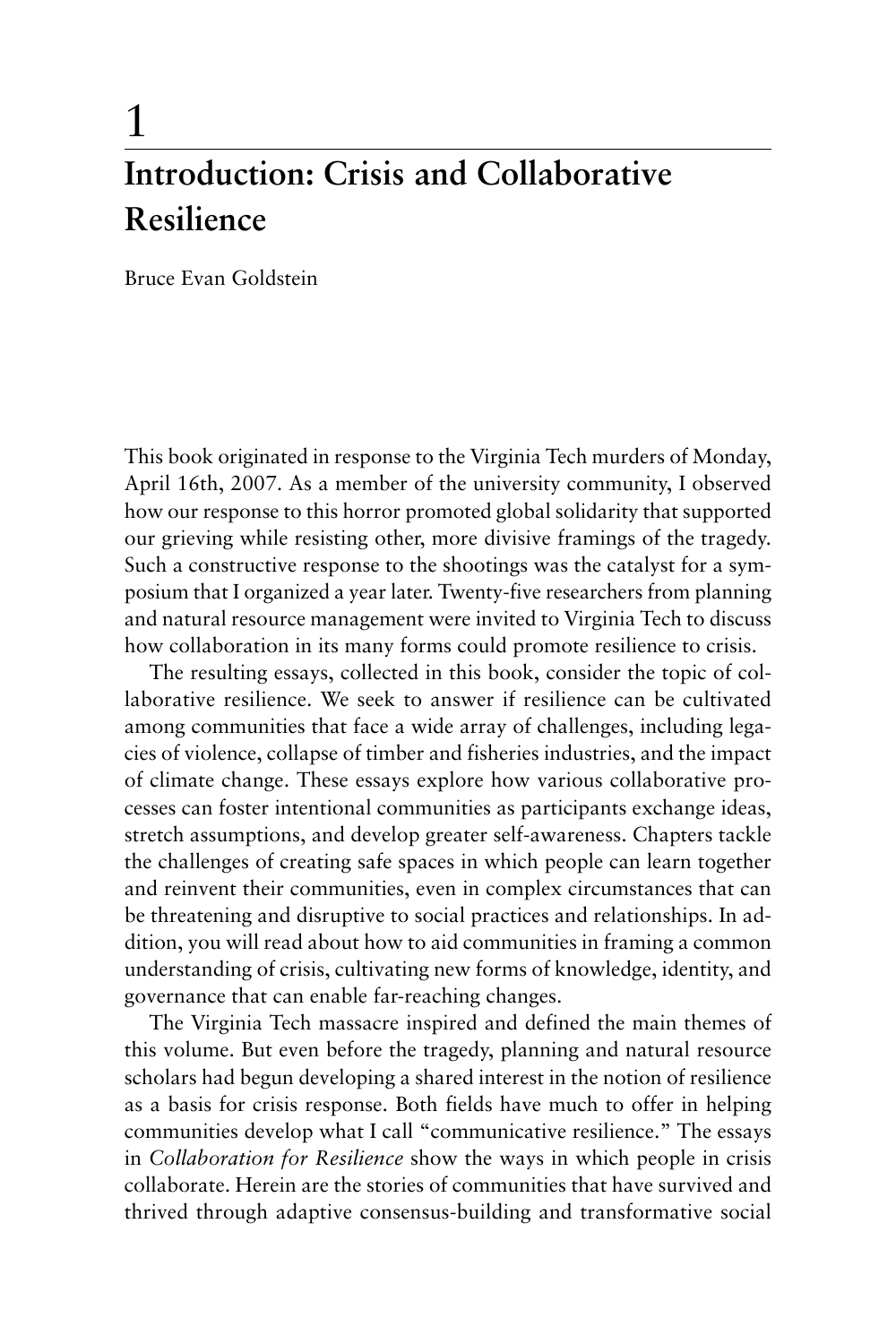change, altering assumptions, behaviors, processes, and structures for the greater good.

# **Unity in the Face of Crisis**

On the day of the massacre, I was off campus preparing for a class; I was a professor in the Virginia Tech Urban Affairs and Planning program. Between 9:00 and 10:00 AM, student Seung-Hui Cho shot more than 50 people in the classrooms of Norris Hall, killing 27 students, 5 faculty, and then himself. I did not know those killed or wounded, but I grieved for them.

In the aftermath of that horrific event, I struggled to understand why the shootings occurred and how the community should respond. Other people likely were asking themselves the same questions, because crises do not come with a ready- made frame of reference. Even the Holocaust initially lacked a common narrative framework or distinct place in collective memory in the decade after the Second World War, when many survivors were stigmatized and silent (Mintz, 2001).

Has Virginia Tech recovered? I think that the school has recovered, but not just from the passage of time. The people had to intentionally *unify* in order to recover, heal, and to function again. They had to face an act that attacked the essence of what the university is and does. The killing of faculty and students in classrooms violated the trust and openness that allows a university to operate. It threatened the school's ability to maintain a safe space so that students can encounter ideas of all sorts, learn, and grow.

Ten thousand people attended a convocation at Cassell Coliseum the day after the shootings. Students organized a memorial vigil that night on the Drillfield in the center of campus. Classes were canceled for the remainder of the week, and most students went home to be with their families. While they were away, I asked my students to respond on a class Webblog to this question: "Did campus memorial events help you connect with others and help heal the rift that this disaster has created in our community?" Here are some of their responses:

Just the day before, I stood at the same spot on the Drillfield, as people yelled at me to turn around and run. The candlelight vigil restored my perception of the campus as a 'safe place.' Knowing that we were not alone was powerful.

The amazing thing about the love and friendship and support we shared is that it trumps the anger and hate which started this tragedy. I wish Cho could see that as a community we have not dissolved into bitterness, that hate does not beget hate.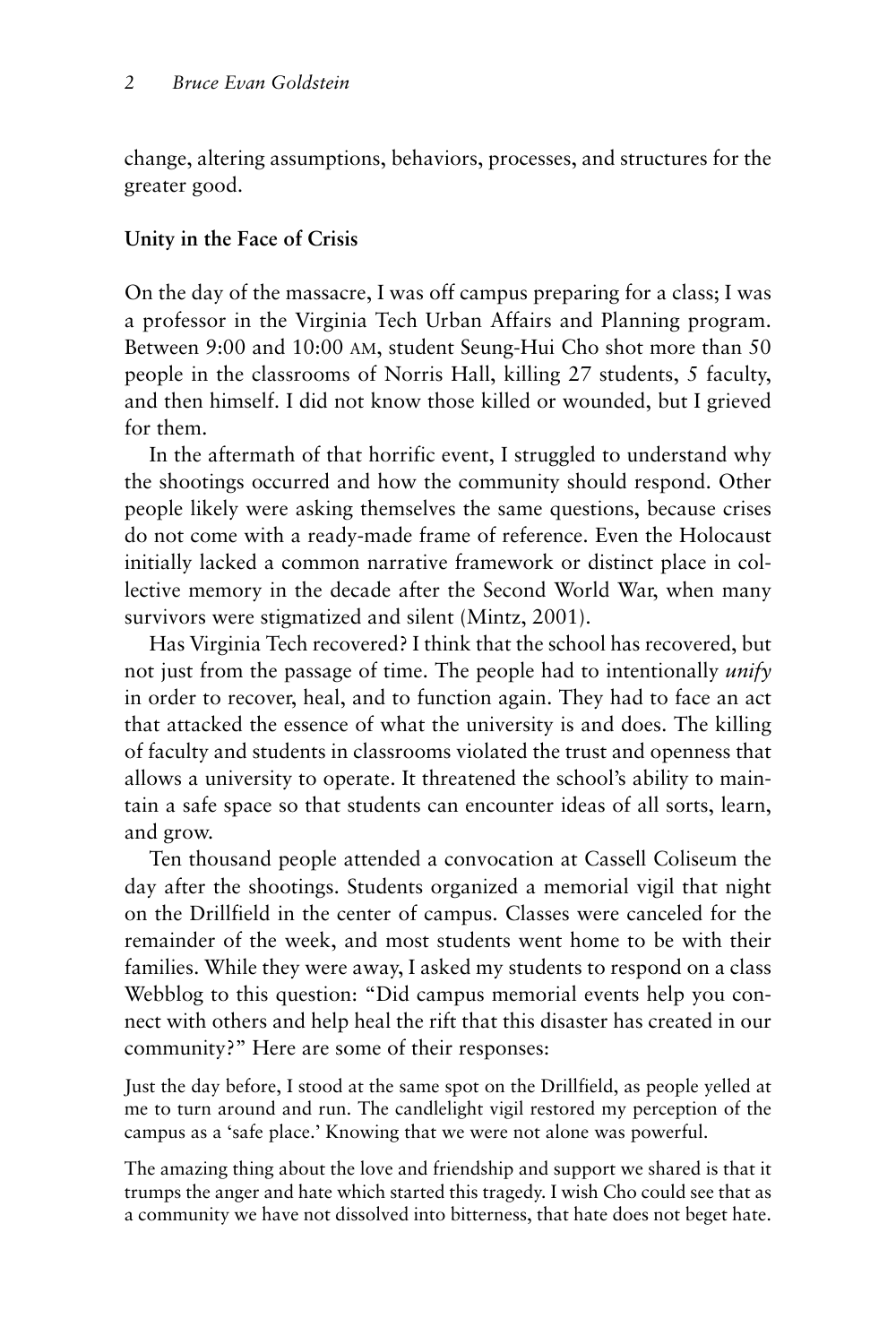It suggested that people are bound up with one another, sharing, despite differences, a common identity. That is why we wore orange and maroon. That is why we yelled 'Let's go. . . Hokies' together. With all our sadness, anger and fear, we needed this time to be together and to be around our fellow students, because we are the only ones who understand how we feel.

When students returned the following week, I invited Andy Morikawa, who directs the New River Valley Community Foundation, to join my Community Involvement class for a roundtable discussion. Andy described how his Japanese-American family was forced into internment camps during WW II. He told them how he had fought with bitterness, joined the Peace Corps, and devoted his life to building community. Thousands of other conversations took place that week in and out of classrooms, as we all tried to understand our relationship to the tragedy and develop a collective sense of what mattered and what needed to be done. Virginia Tech sociologists John Ryan and James Hawdon (2008) describe the shared frame of reference that emerged during this time. People began to understand that the shootings were an isolated incident, carried out by a mentally ill individual who held himself apart from the contact and interaction that defined the community. As Ryan and Hawdon (2008) explain, people came to these conclusions:

- This act could not have been foreseen or reasonably prevented.
- The surviving members of the university community were not responsible for this event.
- This was an attack not just on the victims, but also on the whole community.
- Everyone was victimized by what happened.
- The effects on the community will be devastating and long lasting, but the community will prevail.
- The whole country—and indeed the whole world—is watching and supporting the community in its grief.

Thus people judged the attack as being carried out against their entire community. They responded in a way that was dignified, unified, brave, and composed (Ryan and Hawdon 2008). In turn, their solidarity promoted support throughout the world.

Although unity often follows tragedy or disaster, solidarity is not always the case, and not always to the same degree (Carroll et al. 2006). For example, national solidarity with the people of New Orleans in the aftermath of hurricane Katrina (in August, 2005) was tempered by sensationalized initial coverage of violence in the Super Dome shelter and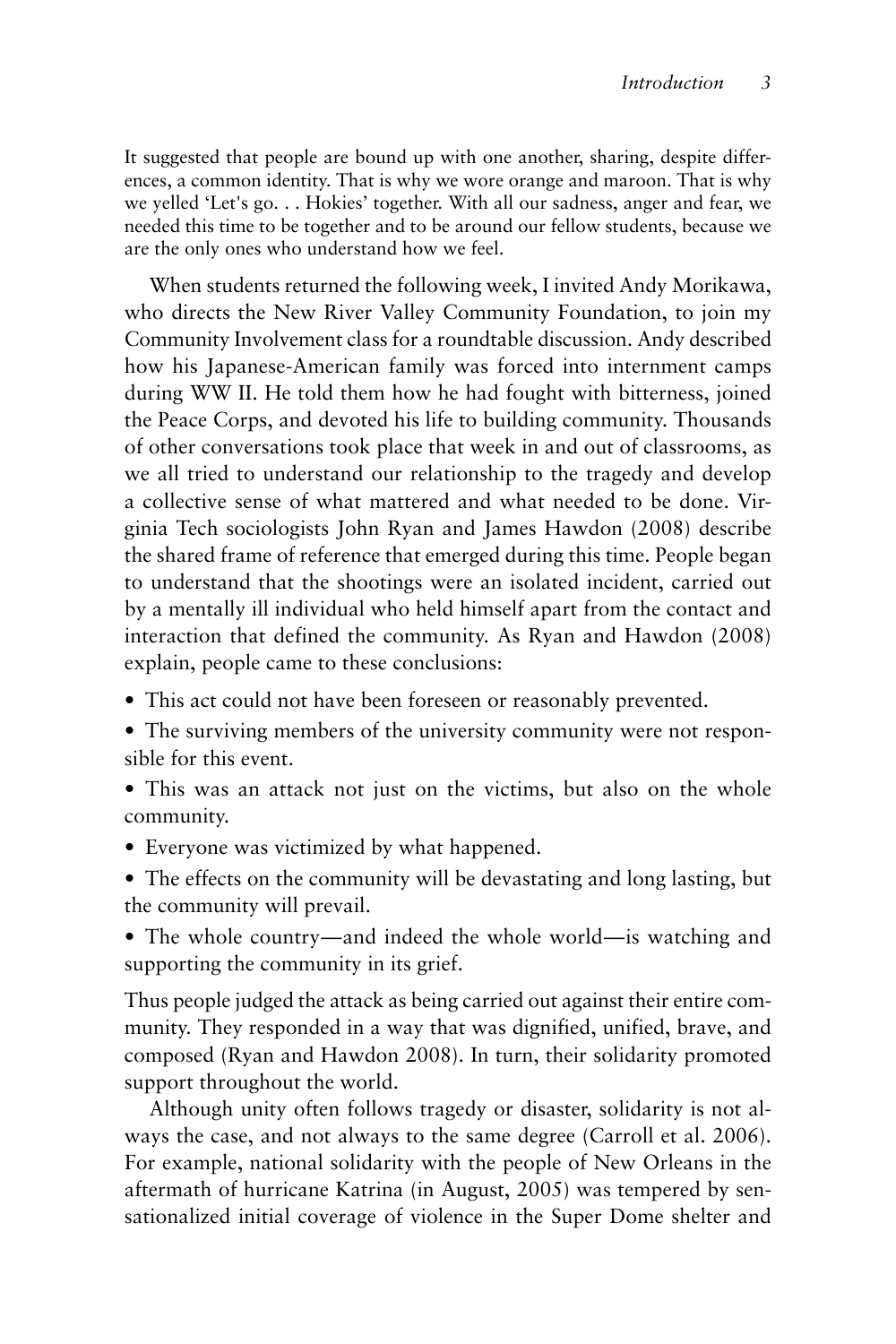looting in the streets. Although accounts of the dignity and bravery of rescuers and residents were plentiful, the community as a whole was not associated with these characteristics, and this situation made national solidarity more equivocal.

Just as in New Orleans, the national media was eager to share stories that might have fostered less solidarity with Virginia Tech. Some journalists sought to identify who was to blame for the shootings. They asked why the campus had not been locked down earlier, and how Cho was allowed to reach his senior year without medical or disciplinary intervention. Some people adopted this blame- framing of the story, including, most visibly, parents of some of the students who were killed, overwhelmed as they were by grief and a sense of violated trust. To this day, a few people continue to pursue legal action aimed at securing a clear target of blame or pathway to accountability.

However, many of those closest to the victims did adopt the shared frame of reference, for example, horticulture professor Jerzy Nowak. Cho killed Jerzy's wife, Jocelyne M. Couture- Nowak, while she was trying to defend her French class. Jerzy wrote a heartbreaking account of learning of her death, of how he told his young daughter, and of how he handled the aftermath (Nowak and Veilleux 2008). Jerzy did discuss his delay in learning of Jocelyne's death and his difficulty in navigating some aspects of campus bureaucracy. Nevertheless, Jerzy reserved his contempt for "snooping journalists" and their immediate and relentless efforts to get material for their "ready-made scripts accusing the VT administration of neglect." He concludes, "The compassion and support that we have received from our community, including co-workers and university colleagues, are so unique that I never considered leaving Blacksburg." Building on this support network, Jerzy created the Virginia Tech Center for Peace Studies and Violence Prevention (http://www.cpsvp.vt.edu/). This center became a cosponsor of the symposium that led to this book.

# **Beyond the Intrinsically Resilient University**

Virginia Tech's swift response was spontaneous. The shootings were an unexpected assault, one that focused and motivated the school to engage in collective deliberation and coordinated action. Anthropologist S. M. Hoffman (1999,140) has widely studied disasters (as well as dealing with the loss of her house in the 1991 fire in Oakland, California). Hoffman says that after the initial shock of the disaster and social atomization, "an aura of purpose, almost a higher purpose, arises and immerses victims."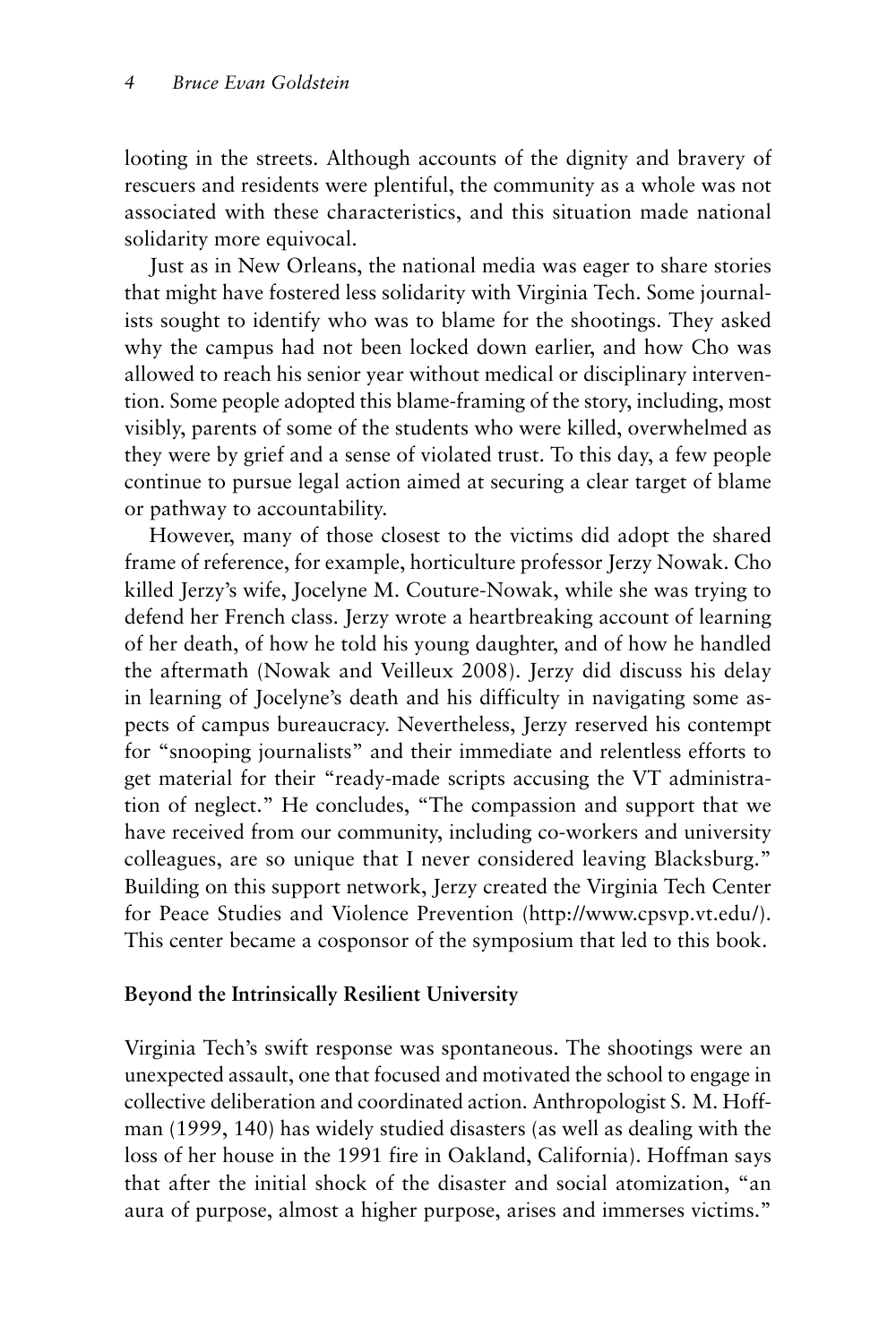These words certainly do describe Virginia Tech; drawn together, the university community engaged in open and honest dialogue. They began to forge a common narrative that became a source of strength and solidarity. This common narrative enabled them to reject divisive stories that others wanted to tell about the tragedy. Our ability to tell our own story promoted resilience, and we quickly restored our ability to be an effective learning community.

I suspect that universities have an intrinsic capacity to respond to crises. They are ever-renewing community; people remain in close proximity and they have common experiences and loyalties that develop trust. They share a "language" and ways of interacting. The very intention of a school is to promote cooperative interaction that fosters student learning. As such, students can reinvent themselves within the society of the wider world.

Conditions are rarely so conducive, as at a school, to collaborative engagement in response to a crisis. Nor are all crises as clearly identifiable or immediate as the Virginia Tech shootings. In some crises, threats may have multiple causes or operate at multiple scales. There are those threats that combine social and ecological features. A crisis can be slow to build, episodic, loom in the distant future, or have occurred in the distant past. The circumstances leading to crisis may be complex and indeterminate, and thus the ways to recovery may be difficult to comprehend or beyond human ability to pursue.

When a crisis occurs in a neighborhood, region, or state, these societies (unlike a school) may not share a common language, habits, or interests. Communities riven by hostility or distrust may interpret crises in disparate ways, so that even discussing an issue can be emotionally and cognitively taxing, as well as personally and professionally threatening. These are the tough cases. A group may need to build a capacity for communication before it can even begin to engage effectively. Responding to crises may require challenging closely held institutional and normative commitments.

I organized the 2008 symposium at Virginia Tech for us to consider how collaboration can promote crisis resilience in the tough cases: when crises are complex, when communities lack cohesion and capacity, and when resilience may require system transformation instead of merely recovery. I was inspired by the unity that I saw after the shootings. I wanted to explore how different collaborative designs and approaches to facilitation might catalyze the collective energy and purpose that is released during a crisis (before it is possibly eclipsed by helplessness and hopelessness). I discovered that this area of inquiry has been relatively unexplored; most efforts to anticipate and respond to crises have focused on enhancing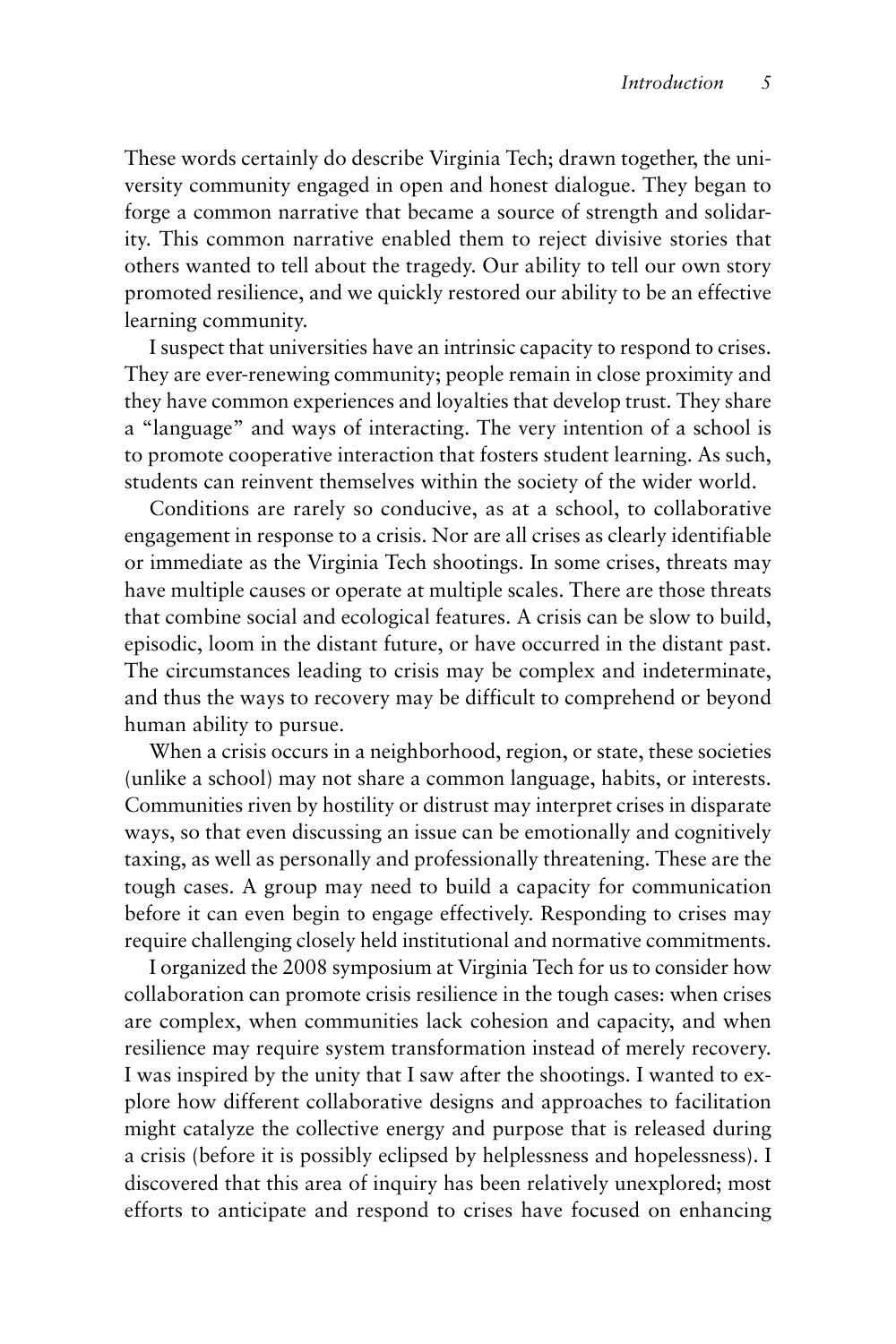top-down managerial capacity (e.g., Fukuyama 2007), and such efforts do little to promote broader participation and collaborative engagement. But in the past decade, collaborative resilience has attracted the interest of scholars within both Natural Resource Management and Planning. These were fields of most of the symposium participants. They brought distinct assumptions that complement and challenge each other as they debated strategies for promoting resilience to crisis.

# **Crisis and Convergence**

In both the fields of Natural Resource Management and Planning, interest in increasing resilience to crisis through collaboration began a half- century ago. What initiated this interest were threats to the legitimacy of both fields, an unexpected consequence of their longstanding faith in managerial acumen and scientific expertise.

For their part, natural resource managers were confronted by the depletion of seemingly inexhaustible fisheries stocks, including cod in Atlantic and pollock in the Pacific. Systematic efforts to suppress fire had led to more than a hundred million acres of biologically impoverished, firestarved forests in the United States. These failures to optimize resource flows grew from their mechanistic perspective. They had thought that nature was composed of parts that could be redesigned, discarded, or exchanged to fine-tune outputs for optimal satisfaction of human wants and needs (Botkin 1990; Worster 1994).

Likewise, planners' faith in reason and expert guidance underlay the regrettable urban renewal programs of the 1960s and 1970s, which displaced vibrant communities and produced great suffering. Urban renewal produced the permanent "root shock" of displacement, an impact that continues to affect communities decades after their removal (Fullilove  $2004$ .

These crises initiated a period of self- critique, and both fields embarked on a path to self- renewal. Within planning, the story of our redemption begins with Jane Jacobs's (1961) communitarian vision of the "Death and Life of American Cities." Planners urged each other to start listening to the people for whom they were planning. Initially they used client- centered "advocacy planning." Later they used a facilitated, collaborative process that enabled stakeholders to understand each other's interests and resolve conflict through consensus (Susskind 1987). As collaborative planning developed, scholars began investigating how trust and interdependence acquired by stakeholders could not only resolve disputes but also transform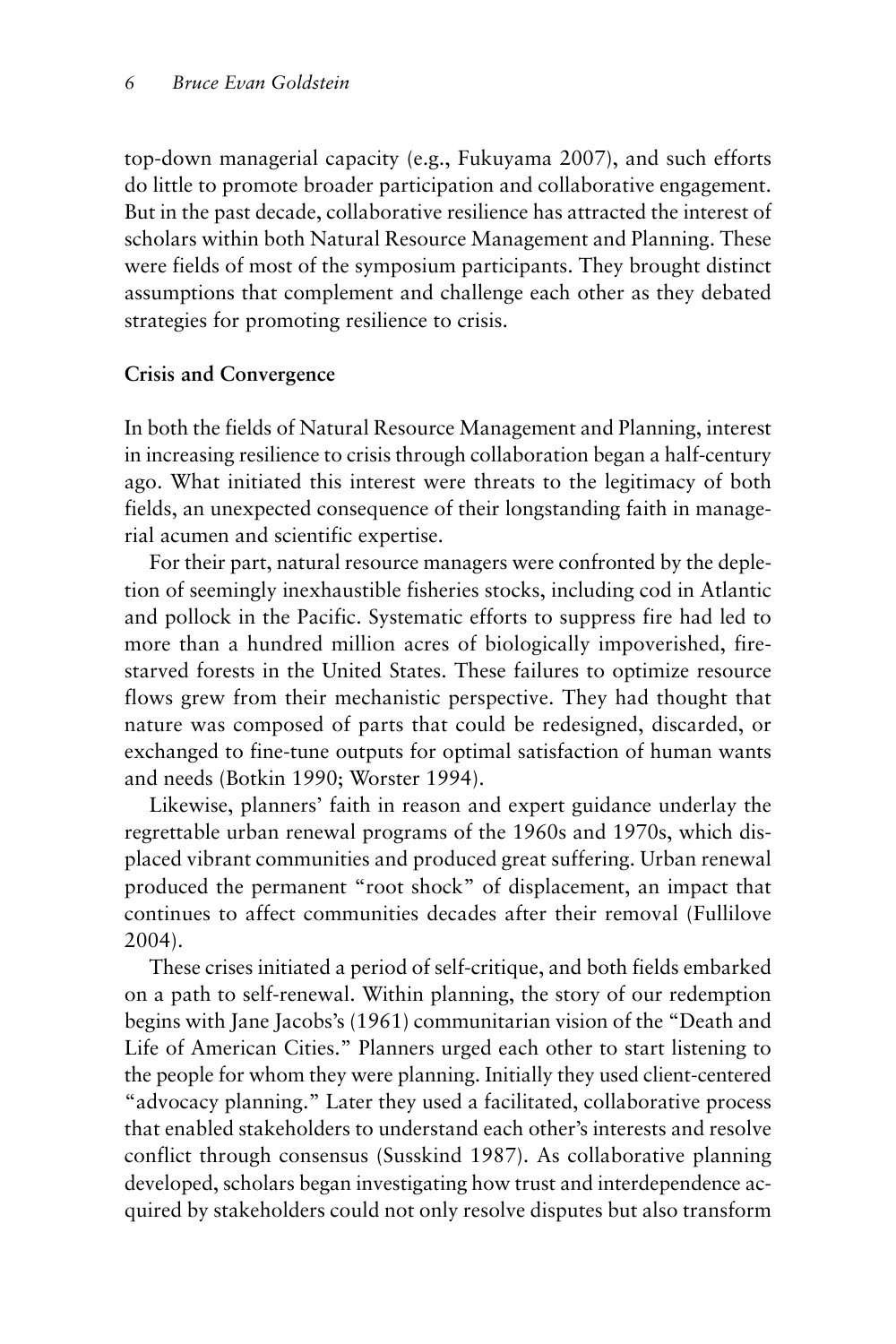adversarial relationships and catalyze new institutions. Such connections could heal root causes of conflict (Booher and Innes 2002; Healey 1997). They could address social and ecological crises that played out over both long time scales and across multiple spatial scales (Innes and Booher 2010; Margerum and Whitall 2004).

Some natural resource management scholars questioned the assumed natural equilibrium that underlay strategies to optimize resource outputs. These scholars adopted insights about nonlinear system dynamics and feedback processes (Botkin 1990; Levin 1999). They embraced adaptive management, an iterative and precautionary practice (Gunderson, Holling, and Light 1995; Holling 1978). Scholars explored, too, the possibilities of broader participation, drawing inspiration from Ostrom's (1990) work on common property resource regimes as an alternative to a "tragedy of the commons" (Hardin and Baden 1977).

Social- ecological resilience lies at the juncture of this new scholarship in resource dynamics and institutions. The concept emphasizes the capacity to absorb stress and reorganize (as opposed to seeking the highest degree of efficiency at a single equilibrium point). As you will read in many of the chapters in this book, social- ecological resilience highlights the advantages of institutional flexibility. Resilience scholars suggest that even if centralized and hierarchical institutions could promote restoration of system function and structure in the face of perturbation, their rigidity might inhibit transition to a more desirable state when existing conditions are untenable (Berkes and Folke 1998; Gunderson and Holling 2002).

# **Chapter Overviews**

# **Understanding Collaboration**

This book explores the meeting point of planning and natural resource management in their attempt to understand how to intervene to enhance community resilience. They must intervene while at the same time preserving the autonomy and agency that both energize collaboration. The integrative and theoretical chapters of the first section of the book, "Understanding Collaboration," discuss various ways that collaborative processes contribute to resilience in the face of technological breakdown, disease, homelessness, and climate change. Describing in joint fact-finding as well as holistic sensemaking and storytelling, authors suggest that these techniques develop trust and empathy, foster understanding of interdependent relationships, and enhance cognitive capacity.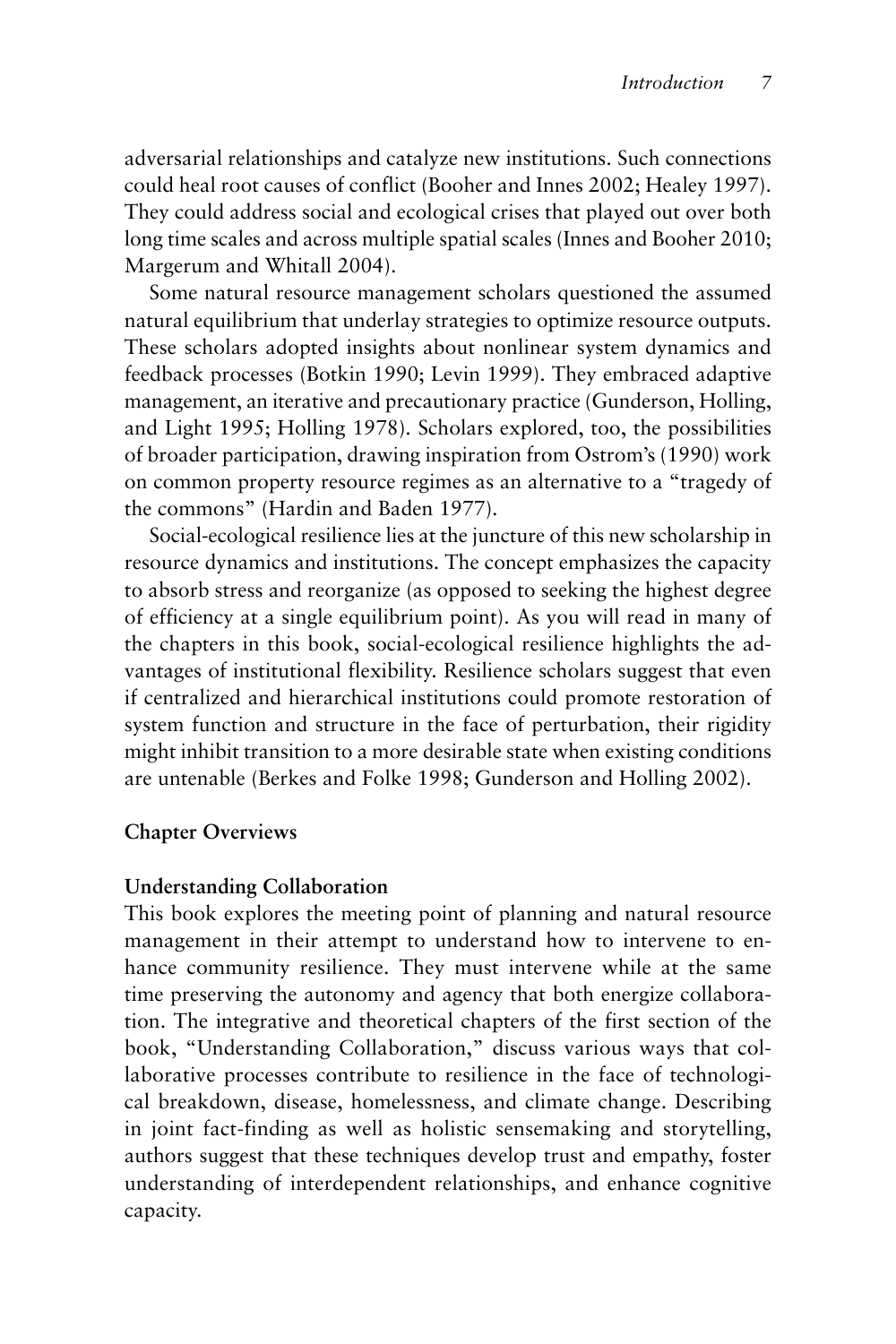In chapter 2, Connie Ozawa considers how trust shapes a community's capacity to respond to catastrophe. While some people are more trusting than others, Ozawa notes that trust is also a group cognitive process, created or lost through social interaction. Cognitively based trust is grounded in the expectation that individuals (or organizations) will act in ways that are competent, committed, caring, and predictable. Ozawa suggests that trust is fragile and can rapidly disappear when norms of civic engagement are violated. She examines the Three Mile Island nuclear accident and a proposal to cover an open reservoir in Portland, Oregon, to prevent terrorism. Through these examples, Ozawa shows how quickly trust can be undermined by decision makers who feel that a situation is too urgent to submit to collective deliberation.

Chapter 3, by Moira L. Zellner, Charles J. Hoch, and Eric W. Welch, describes how the complexity of social-ecological system dynamics can inhibit or degrade trust. These dynamics can make it hard for individuals to understand how their actions matter or why they should change. The system can make it easy for defectors to operate undetected. The authors suggest that building trust can convert mutual vulnerability into recognition of interdependence. Collaboration helps by facilitating this recognition, building faith that others will act in concert, and thus enhancing capacity to respond to a crisis. The authors examine two case studies: a homelessness initiative in Chicago, and an attempt to change farming practices in a vulnerable water-supply watershed in upstate New York. They show how collaboration, in both cases, linked stakeholder diversity and vulnerability in ways that promoted equity and increased capacity to generate innovative responses. The solutions worked well for stakeholders at various organizational scales in the system. In both cases, collaborative dialogue built enduring relationships. The dialogue allowed and fostered recognition of interdependence that fostered social solidarity.

In chapter 4, Sanda Kaufman proposes that there are limits to an individual's capacity to process the information required to understand socialecological systems and to respond appropriately to crisis. She suggests that collaborative planning can compensate for these cognitive deficiencies. Her proposal draws on an array of ideas, from psychology, linguistics, social psychology, social-ecological systems theory, complexity theories, and planning. She offers the possibility that collaboration can address inherent limits on individual cognition. Limits can be expanded by introducing a diversity of views, interests, preferences, values and solutions. Further,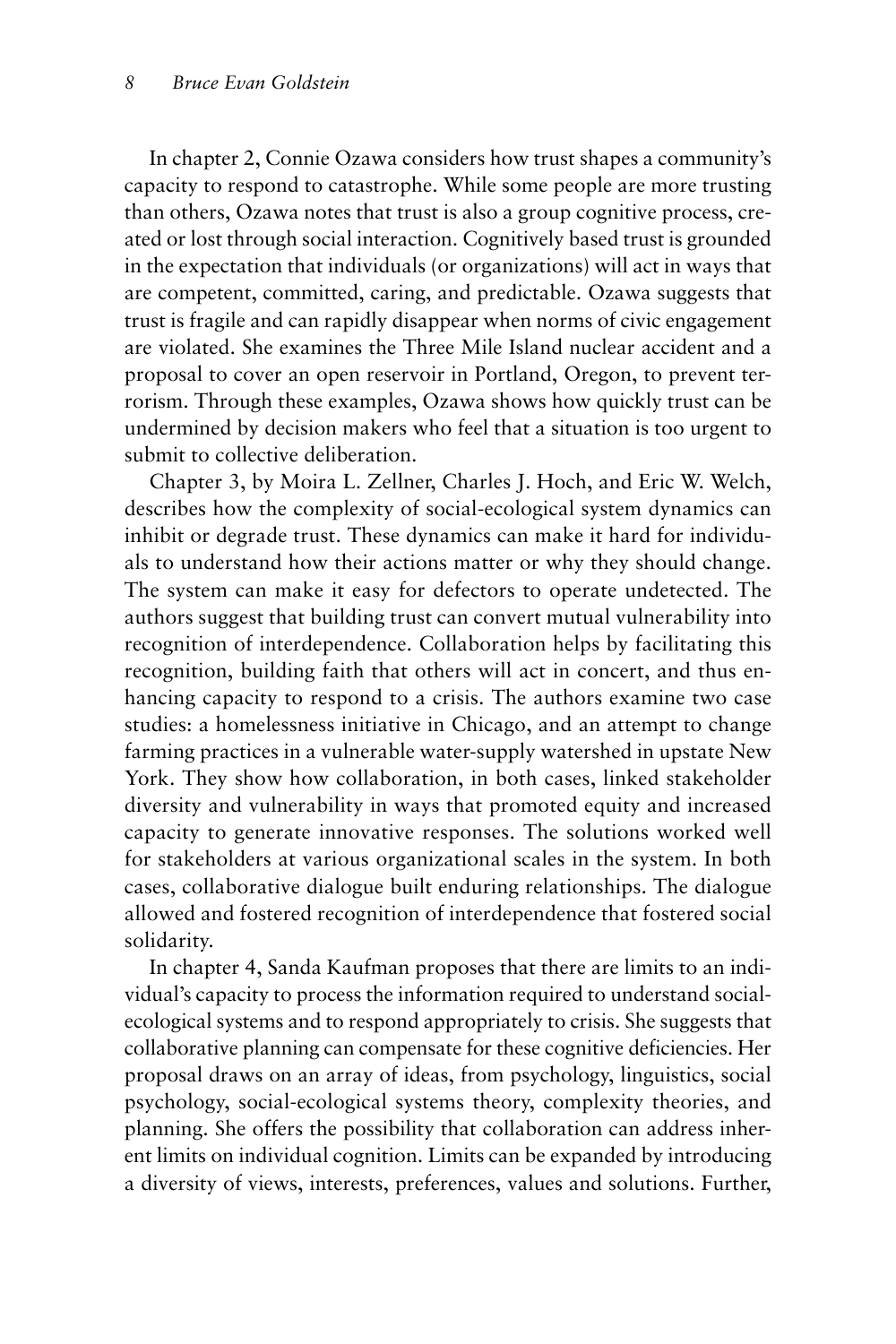such efforts can support and encourage social interaction that enables mutual framing, trust building, social learning, and co-construction of shared stories.

Chapter 5 pinpoints a fundamental factor behind successful collaborative resilience: time. Jana Carp reflects on the Slow Food and Slow Cities movements in the context of collaborative planning. She suggests that increasing resilience requires resisting the pace of our hurried world by intentionally slowing down the pace of interaction and information. This provides the longer time period required for storytelling, deliberating, and empathizing. Like Kaufman, Carp recognizes the time required to move beyond simple mental models. People must engage with the social and ecological complexity of variables and processes that are slowacting, incremental, or tightly coupled. In addition, Carp suggests that these "slow practices" are necessary to "reclaim our capacities at human scale" through trust-building, group learning, and building a sense of history and place.

In chapter 6, John Randolph provides a broad appraisal of collaborative approaches to climate change. His ideas touch on research, international goal- setting, and planning for mitigation and adaptation. He emphasizes that building climate- resilient communities is part social mobilization and part expert practice. Both approaches are necessary; they develop social capital and self-organizing abilities, they expand social acceptance and political support, and they build capacity to prepare for and cope with climate change. Randolph urges careful diagnosis of social-ecological context and opportunities to enhance the circumstantial advantages of particular collaborative designs.

# **Collaborative Resilience Case Studies**

The eight case studies in the second part consider how collaboration can increase resilience to oppression, natural disasters, natural resource scarcity, and climate change. The first four cases describe collaboratives that tend to be highly inclusive and that are intended to maintain system continuity and integrity by reorganizing in response to changing conditions. All of the collaboratives show adaptive resilience (Walker et al. 2004). In contrast, the collaboratives described in the next four cases tend to exclude certain stakeholders in their pursuit of transformative resilience. When ecological, economic, or social conditions make an existing system untenable, they seek to "create untried beginnings from which to evolve a new way of living" (Walker et al. 2004, 7).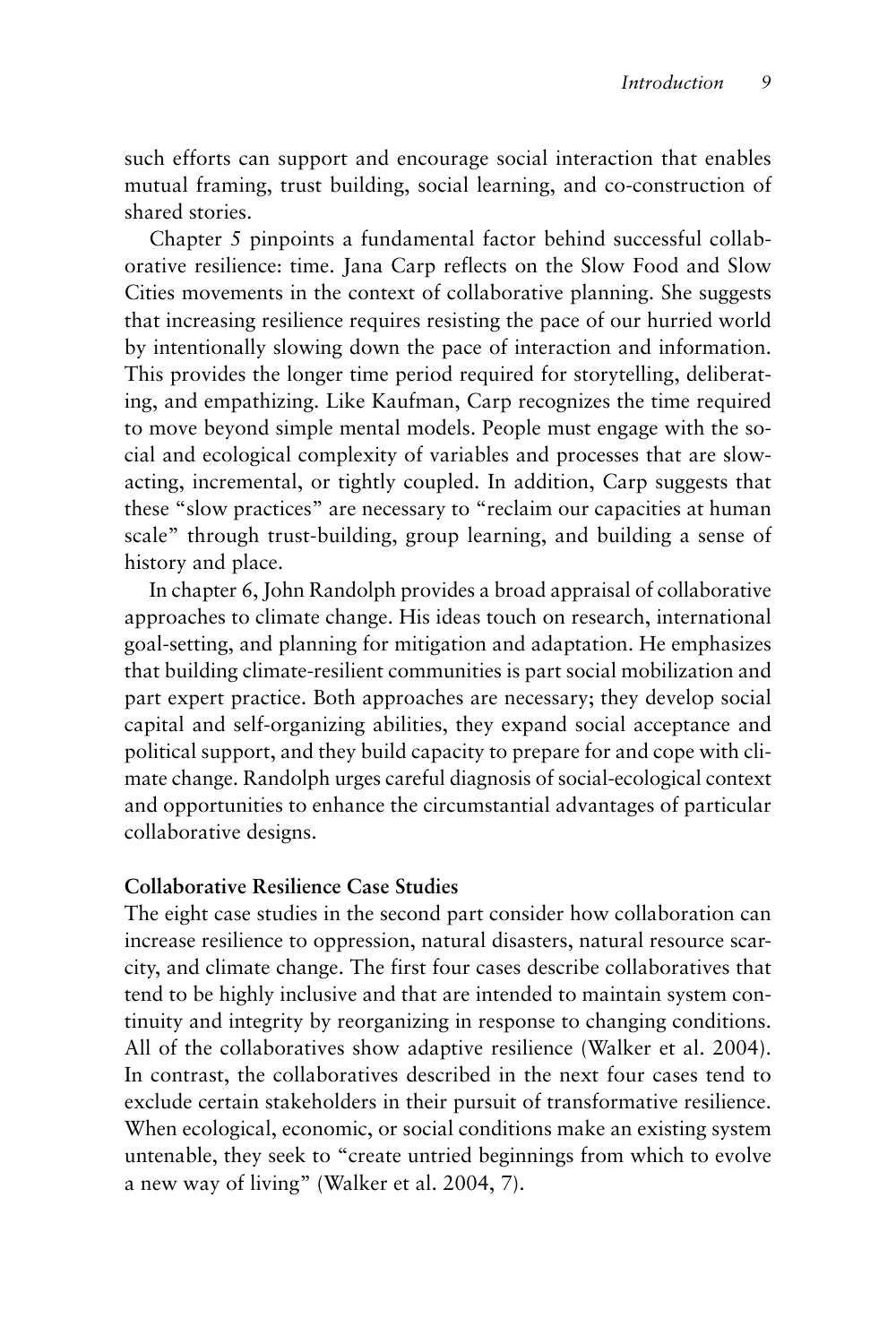#### *Reaching Consensus*

In chapter 7, Luis A. Bojórquez- Tapia and Hallie Eakin describe a highly inclusive collaborative process organized in response to a federal requirement to create environmental assessments. On the hurricane- prone island of Cozumel, Mexico, unrestrained tourist development and urbanization were increasing human vulnerability and degrading terrestrial and marine ecosystems. In this instance, participants tried a new approach. They used a systematic technique—a combination of GIS and multicriteria decision analysis. The strategy enabled a synthesis of diverse forms of knowledge and reduction in power inequities. As they constructed a land suitability map, stakeholders voiced conflicting visions, probed for underlying interests, and develop shared criteria. After the collaborative process ended, continued availability of the map placed a check on efforts to circumvent the stakeholder's collective vision. Circulation of the map extended the influence of this relatively brief collaborative process and fostered greater accountability in decision making.

In contrast, Edward Weber describes, in chapter 8, a long-lived collaborative. The Blackfoot Challenge, organized by entrepreneurial stakeholders in the Blackfoot Valley of western Montana pursued a much broader mandate over fifteen years. In a community that was at first deeply divided, the Challenge created trust, cohesion, and capacity for innovation. Weber ties its effectiveness to several factors: a supportive regulatory structure, ample resources for program design and implementation, and the presence of organizers with a common-sense, strategic approach to problem- solving. The chapter covers the relationship between private and public responsibilities. It answers questions about the expectations of mutual aid, and the ways in which stakeholders can reach agreement about desirable change.

In chapter 9, Patrick McConney and Terrence Phillips describe an effort to enable community- based fisherfolk organizations to participate more effectively in collaborative regional governance of Caribbean fisheries. The authors began their participatory-action research by facilitating a discussion among fisherfolk, fisheries officers, and other stakeholders about the meaning and practical significance of the concepts of adaptive capacity, resilience, and networks. Through a series of site visits, workshops, and collaborative dialog, the authors helped stake-holders apply these ideas to design a voluntary network. This network would help to preserve fisherfolk's individual autonomy as well as enable them to express a collective voice in emerging consensus- based governance arrangements.

Chapter 10 is by Franklin Dukes, Jill Williams, and Steven Kelban. They begin by asserting that a group of people who have suffered "unrightable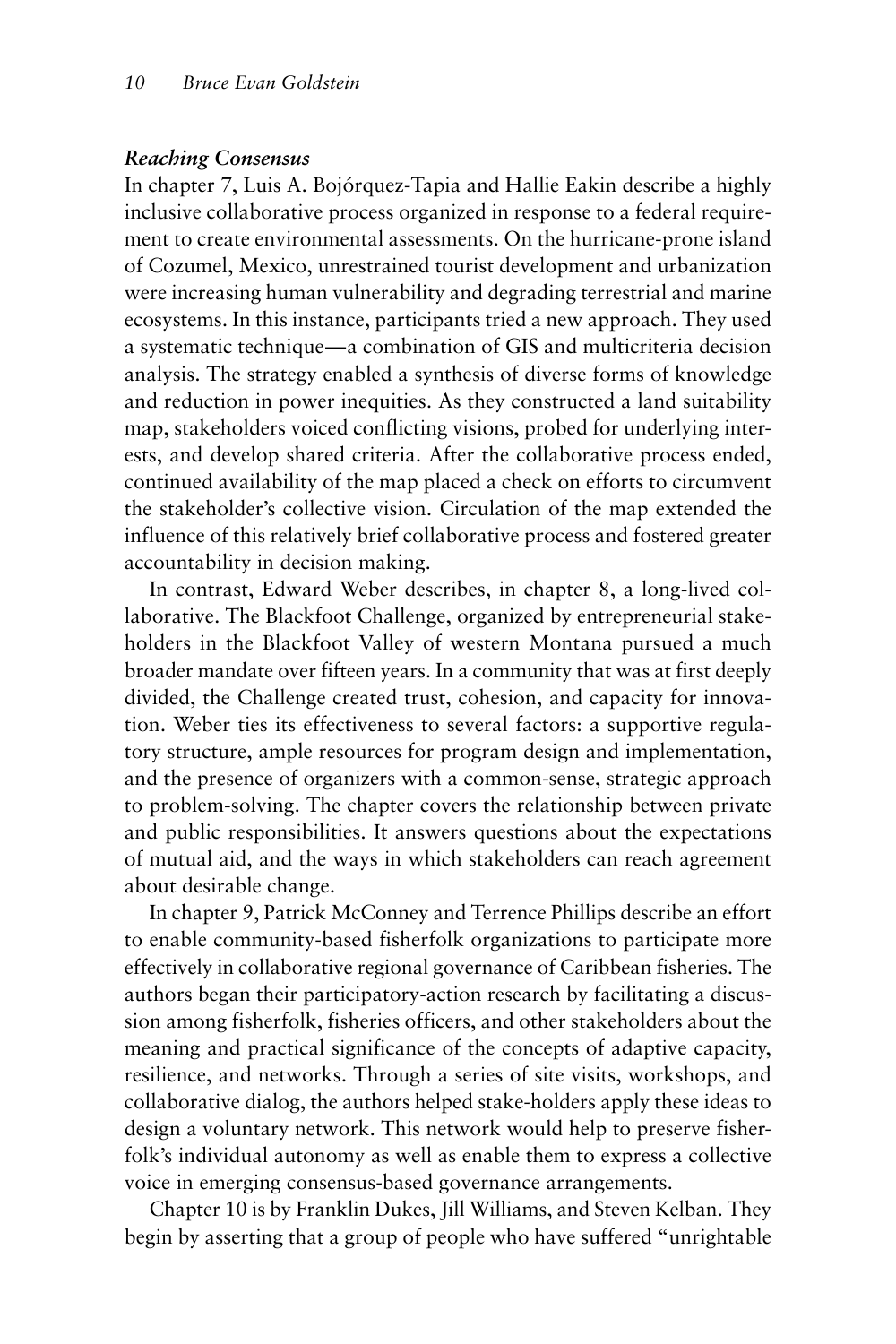wrongs" (such as slavery or segregation) might be less resilient to new crises. Society may have shown an unwillingness to acknowledge and address past wrongs against these people. This unwillingness can reduce the group's trust, social cohesion, and collective will. The authors examine several cases, such as the Greensboro Truth and Reconciliation Commission, the Bainbridge Island Superfund cleanup, and efforts to address slavery's legacy at the University of Virginia. The authors emphasize that outsiders can provide neutral facilitation during times of crisis. Outsiders can help communities to reach consensus about past injuries and to address issues that perpetuate social division and inequality.

#### *Advocating Change*

The four chapters in the section "Advocating Change" describe transformative resilience. Such resilience requires collaborative efforts by disempowered actors to engage in critical discussion. In this way, people can mobilize to reinvent institutions, overcoming an entrenched status quo.

In chapter 11, Robert Arthur, Richard Friend, and Melissa Marschke draw on decades of experience in Southeast Asia's Mekong region. Arguing that resource management is unavoidably politicized and unfair, they suggest that reducing conflict to promote greater collaboration may only perpetuate inequities. Alternatively, they urge consultants and expert advisors to support local communities' efforts to organize collaboratives that strive for social change. They suggest that prioritizing local needs and aspirations can lead to institutional and discursive shifts that can bring about transformative change.

In chapter 12, Karen Till describes how in Cape Town, South Africa, the "District Six Museum" enabled descendents of non- white people who were forcibly relocated during Apartheid to imagine what it might mean to inhabit their city again. The museum's collaborative spaces and processes facilitated acknowledgment of long- silenced wrongs and communicated an experience of the city as a reservoir of living memory and emotional attachment. This museum enabled community dialog about possible shared futures, many of which were not yet visible in dominant representations of the urban landscape. Till critiques systems science for supporting a singular and hegemonic temporal and spatial conception of resilience. She suggests that urban resilience relies on the capacity to create stories that challenge dominant understandings about the past and future. Such stories strengthen diverse claims to inheritance and citizenship.

In chapter 13, Ryan Bullock, Derek Armitage, and Bruce Mitchell consider collaborative efforts to address the long-term decline in economic conditions and forest health in Northern Ontario, Canada. Disempowered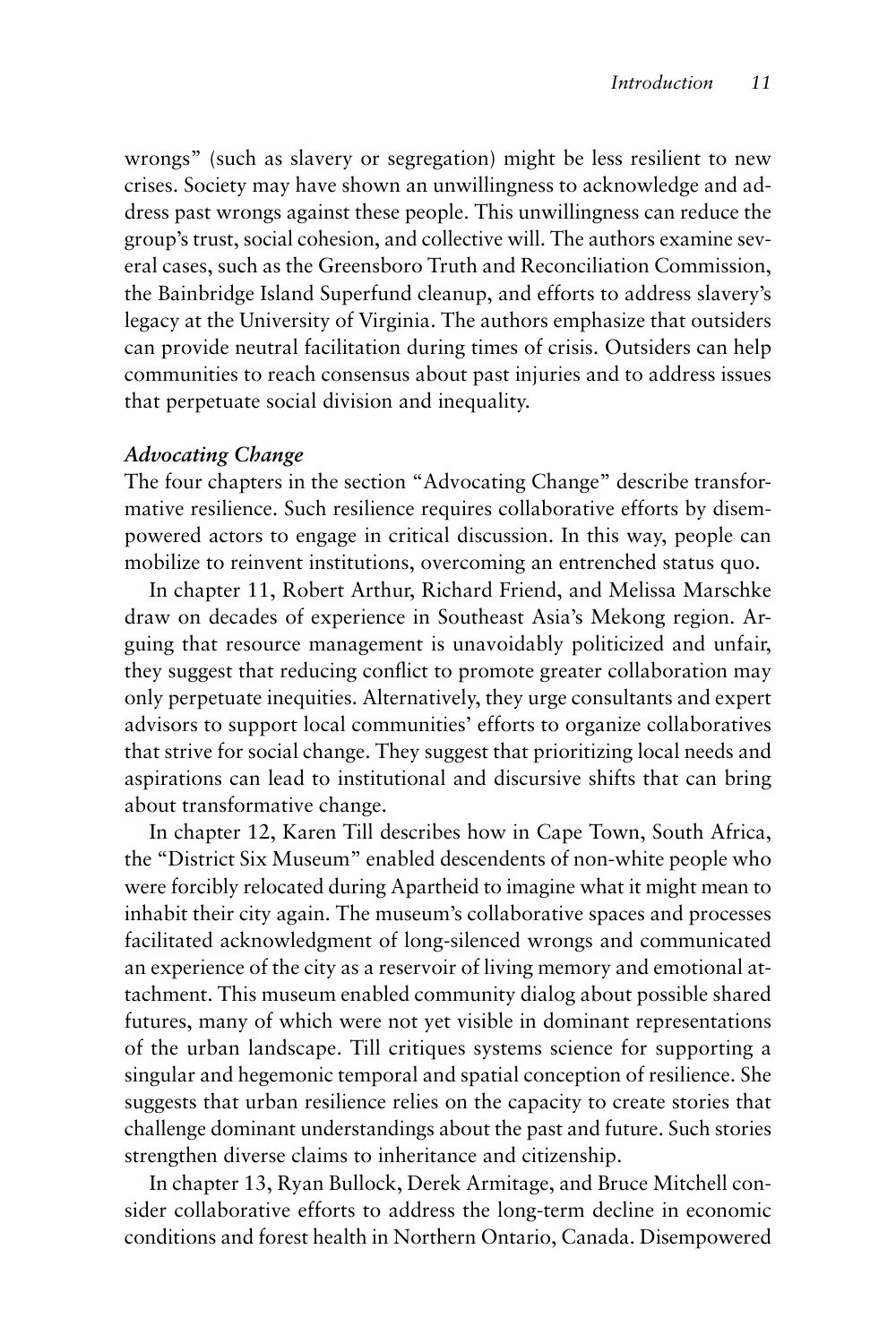actors met informally in what the authors call "shadow networks" that allowed them to speak openly without alarming the provincial government, forest companies, and labor groups who dominated the region. Through collaborative dialog, participants were able to reflect on community needs and ecological limits. They organized to advocate controversial proposals for land tenure reform and changes in forest management.

Chapter 14 examines how a group of collaboratives called the U.S. Fire Learning Network (FLN) addressed institutional obstacles to restoring natural fire regimes in the nation's forests. William Hale Butler and I describe how the FLN developed a common "social imaginary" across a dispersed network of collaboratives. Disrupting old assumptions and habits in favor of a shared practice of ecological restoration, network participants were able to work autonomously while engaging in a coordinated challenge to long- standing professional and organizational commitments to fire suppression.

In chapter 15, I identify ways that the fields of natural resource management and planning can benefit from understanding how both professions have approached collaborative resilience. Social- ecological scholarship can benefit from an understanding of how collaboration can reshape collective knowledge, identity, and governance possibilities. Planning scholarship likewise can benefit from an appreciation of how resilience informs an expanded range of collaborative processes that can enable communities to do more than just rapidly recover from an immediate crisis. I also suggest that the productive tension between the two fields informs us on several questions: How can communities reach agreement on what social and ecological relationships they should attempt to make more resilient? What approach should they use? Who will benefit? This approach (which I call "communicative resilience") can enable communities to better understand their place within complex adaptive systems. As communities engage with power and politics, they can make a just resilience possible.

# **Conclusion**

At the convocation in Cassell Coliseum on April 17, 2007, the day following the shootings, professor and poet Nikki Giovanni delivered a poem called "We Are Virginia Tech."<sup>1</sup> Giovanni urged the university to take time to reflect and learn, rather than strive to "move on" quickly from the tragedy: "We are better than we think we are and not quite what we want to be. We are alive to the imaginations and the possibilities. We will continue to invent the future through our blood and tears and through all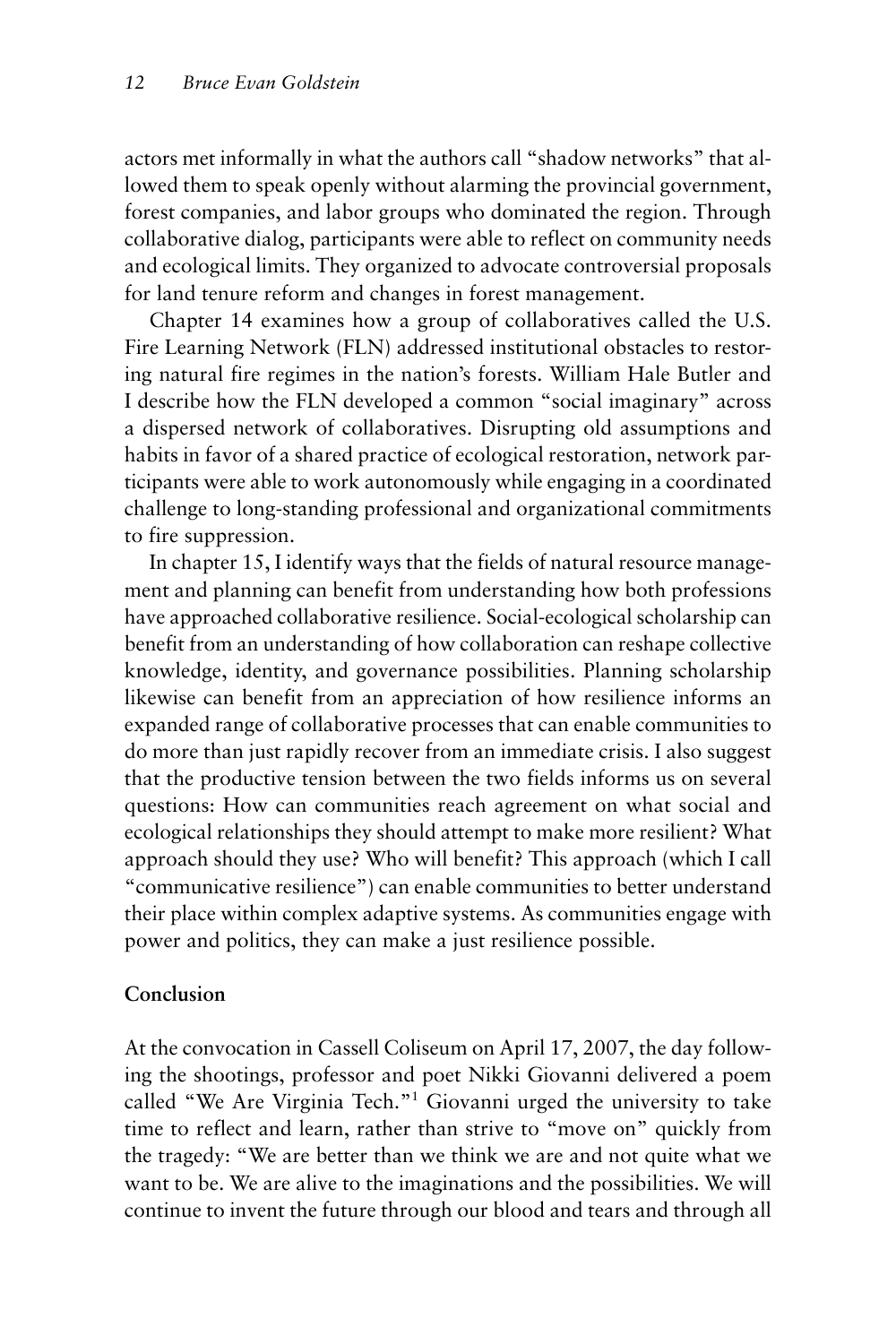our sadness." Giovanni asked us to broaden our compassion to include those suffering from other crises, such as AIDS, warfare, and water scarcity, as well as the suffering that humans inflict on other species.

In this spirit, *Collaboration for Resilience* examines the potential to apply the collaborative energy that Virginia Tech demonstrated after the shootings to a broad range of challenges, including systematic oppression, natural disaster, resource scarcity, and climate change. This book shows how collaboration can create and build community by fostering trust and the capacity for mutual reinvention. Collaboration can create new kinds of knowledge, identity, and institutions. You can read in these chapters about communities that have resolved disputes and recovered from crises. This book considers how crises may offer a challenge to injustice and how crisis may promote greater resilience. The concept of resilience is a complex and irreducibly uncertain and contingent goal, consigning hope for speedy return to an optimized equilibrium to an earlier, more innocent time.

You will not learn from this book any specific guidelines for practice. We do not mean to offer modeled futures and or firm policy recommendations. Instead, this book offers to you some stories of what may happen. You will come away with situated knowledge, contingencies, details, analogies, and interpretations. We encourage you to adopt a precautionary humility in seeking to promote resilience. We hope no one will approach this challenge with an illusory sense of mastery and control. Rather, we encourage you to enable participants in collaborative processes to come to their own understanding of resilience by drawing on their own knowledge and telling their own stories. This method can aid consensus. This strategy can also enable a committed group to challenge dysfunctional but durable institutions. Such a capacity is especially useful during times of rapid transformation, when existing governance models often fail.

# **Note**

1. Transcript and video online at http://www.americanrhetoric.com/speeches/ nikkigiovannivatechmemorial.htm.

# **References**

Berkes , F. , and C. Folke . 1998 . *Linking social and ecological systems*. Cambridge, U.K.: Cambridge University Press.

Booher, D. E., and J. E. Innes. 2002. Network power in collaborative planning. *Journal of Planning Education and Research 21:221-236.*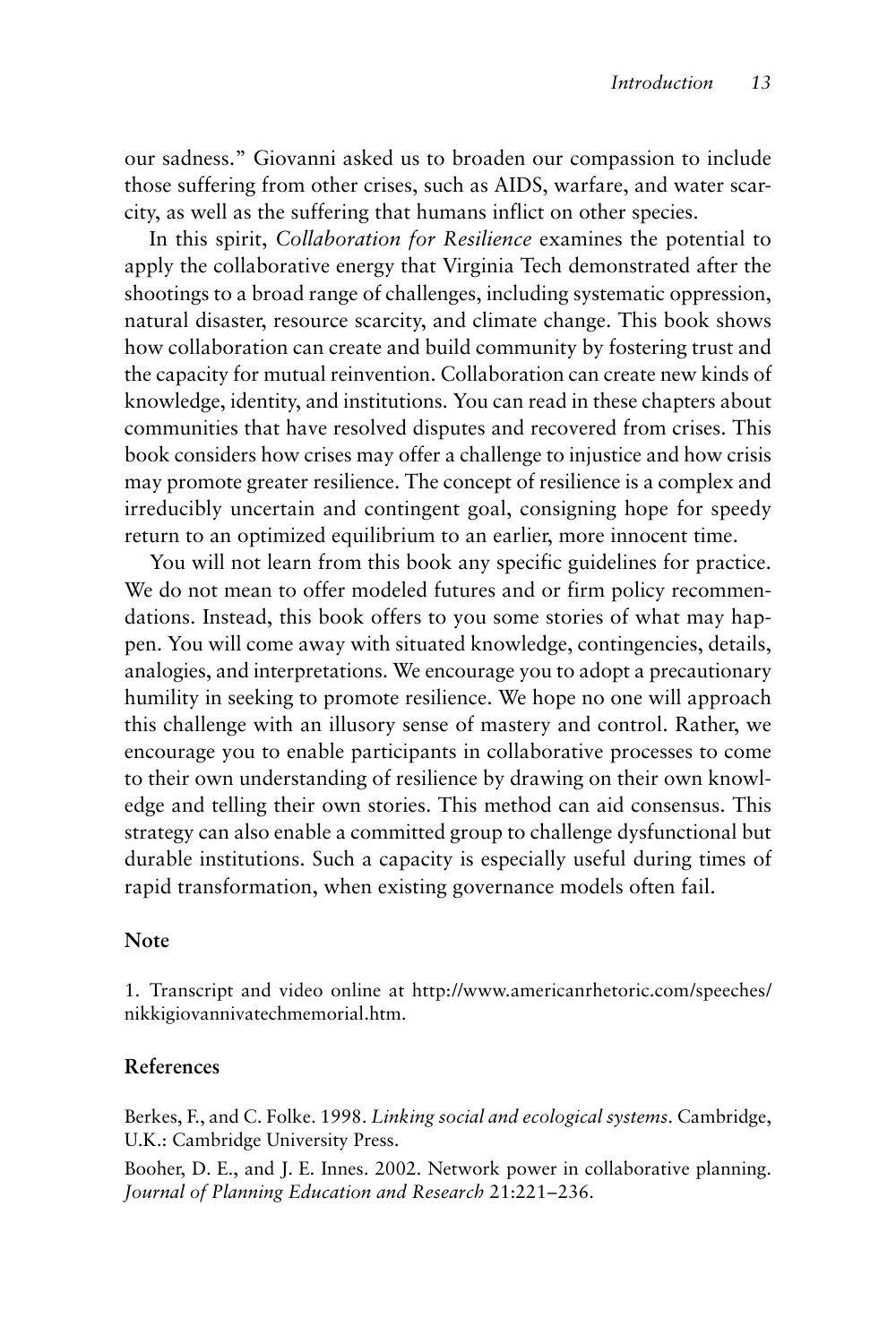Botkin , D. B. 1990 . *Discordant harmonies: A new ecology for the twenty- first century*. New York: Oxford University Press.

Caro, R. A. 1974. *The power broker: Robert Moses and the fall of New York*. 1st ed. New York: Knopf.

Carroll, M. S. H., L. Lorie, P. J. Cohn, and J. Burchfield. 2006. Community wildfire events as a source of social conflict. *Rural Sociology* 71:261-280.

Fukuyama , F. 2007 . *Blindside: How to anticipate forcing events and wild cards in global politics*. Washington, D.C. : Brookings Institution Press .

Fullilove, M. 2004. Root shock: Upheaval, resettlement and recovery in urban *America*. New York: Random House.

Gunderson, L., and C. S. Holling. 2002. *Panarchy: Understanding transformations in human and natural systems*. Washington, D.C.: Island Press.

Gunderson, L., C. S. Holling, and S. Light, eds. 1995. *Barriers and bridges to the renewal of ecosystems and institutions*. New York: Columbia University Press.

Hardin, G. J., and J. Baden. 1977. *Managing the commons*. San Francisco: W. H. Freeman

Healey, P. 1997. Collaborative planning: Shaping places in fragmented societies. London: Macmillan Press.

Hoffman, S. M. 1999. The worst of times, the best of times: Toward a model of cultural response to disaster . In *Catastrophe and culture: The anthropology of*  disaster, ed. S. M. Hoffman and A. Oliver-Smith, 134–155. Santa Fe, NM: School of American Research Press .

Holling, C. S. 1978. *Adaptive environmental assessment and management*. New York: John Wiley and Sons.

Innes, J. E., and D. E. Booher. 2010. *Planning with complexity: An introduction to collaborative rationality for public policy*. New York: Routledge.

Jacobs, J. 1961. *The death and life of great American cities*. New York: Random House.

Levin, S. 1999. *Fragile dominion: Complexity and the commons*. Reading, MA: Perseus Books.

Margerum, R. D., and D. Whitall. 2004. The challenges and implications of collaborative management on a river basin scale. *Journal of Environmental Planning and Management* 47 (3): 407–427.

Mintz , A. 2001 . *Popular culture and the shaping of Holocaust memory in America*. Seattle; London: University of Washington Press.

Nowak, J., and R. E. Veilleux. 2008. Personal reflections on the Virginia Tech tragedy from a victim's spouse with commentary by a close colleague. *Traumatology* 14 : 89 – 99 .

Ostrom , E. 1990 . *Governing the commons: The evolution of institutions for collective action*. Cambridge, U.K.: Cambridge University Press.

Ryan, J., and J. Hawdon. 2008. From individual to community: The "framing" of 4–16 and the display of social solidarity. *Traumatology* 14:43–51.